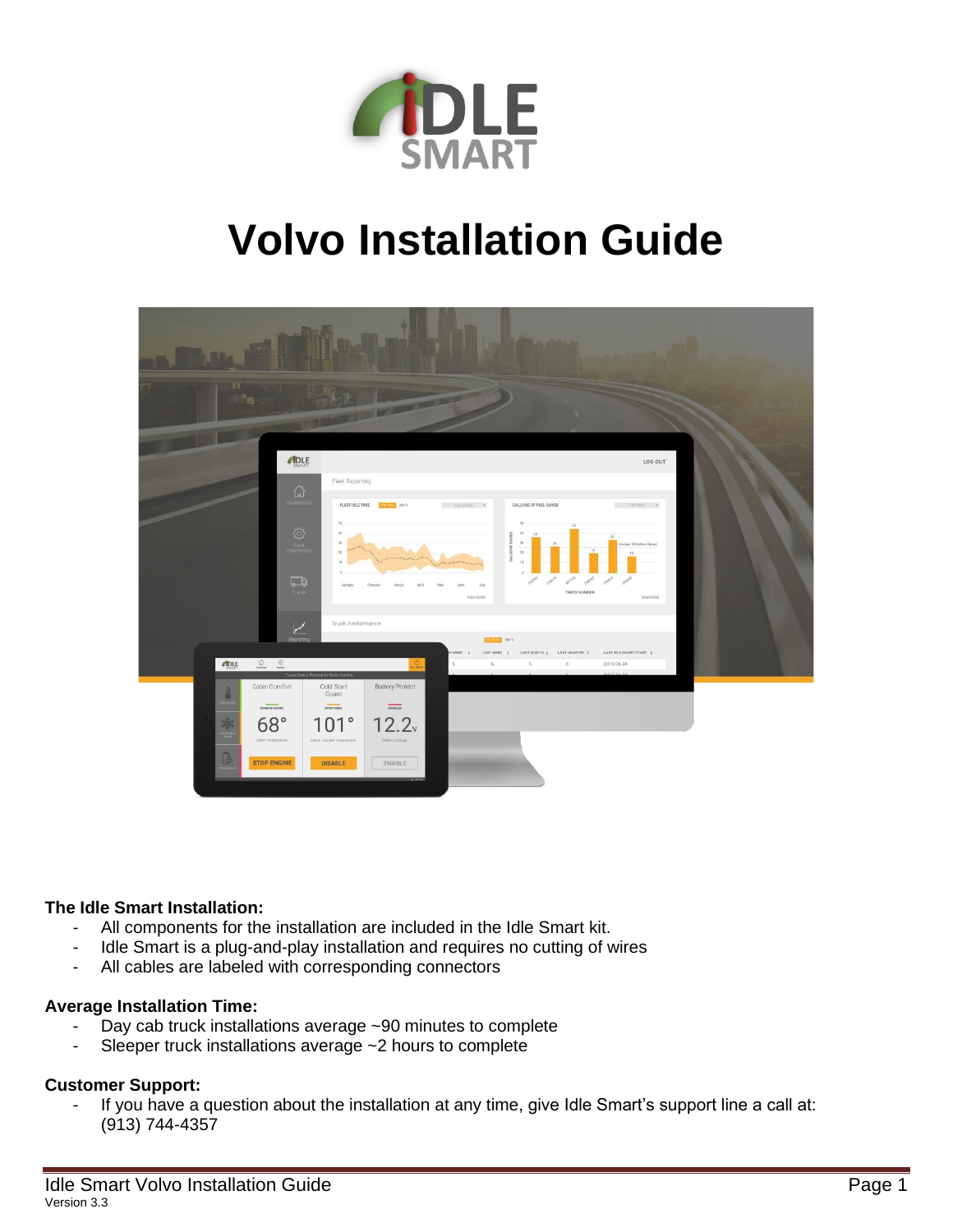## **□ Step 1: Place vehicle in safe condition**

Park vehicle on flat, safe area and chock the wheels. Remove key from ignition switch and set the Parking Brake. If this is a manual transmission truck, put the truck in neutral.

# **□ Step 2: Place Idle Smart Base Unit**

The Idle Smart Base unit is the black square enclosure located in the Idle Smart box. Remove the dash to find an appropriate location to place the Idle Smart Base Unit. This should be near the parking brake line behind the dash. The Base Unit should be close to a flat surface or area for mounting or securing behind the dash. Do not mount or secure the Base Unit until later.

#### **□ Step 3: Connect Power to Idle Smart**

In the Idle Smart box, locate the red and black wires labeled "Ignition Power" with the black 4-pin Molex connector. Plug the black Molex connector into the black 4-pin receptacle on the Idle Smart Base Unit.

Take the un-terminated end of the wires and connect the red wire to a constant and direct 12v power source in the truck. Take the black wire and connect it to ground. Depending on the truck manufacturer, a good source of power can typically be found in the fuse panel or studs behind the dash. It is VERY important to be sure that Idle Smart is not sharing any power source with other equipment. If so, Idle Smart will get an incorrect battery voltage reading from the truck.

#### **□ Step 4: Install Hood Safety Switch**

In the Idle Smart box, locate the cable labeled "Hood Switch" with the white 2 pin Molex connector. Plug the white Molex connector into the white 2-pin receptacle on the Idle Smart Base Unit. Run this wire through the firewall.

To install the Hood Safety Switch, find a mounting location such that when the hood is closed, the Hood Safety Switch is angled downward and wires should be coming out of the bottom on the Idle Smart safety switch. When the hood is fully open, this switch should be angled upward. This switch is usually mounted on a flat surface next to the rear of the driver's side headlight on the hood. Screw the switch to the truck's hood.

After the safety switch is mounted, connect to the Hood Safety Switch cable making sure that the connector is plugged in and you hear 2 clicks. If this isn't plugged in securely, it could come loose and could cause problems later. When finished, secure wiring to the truck frame.

#### **□ Step 5: Install Outside Temperature Sensor**

In the Idle Smart box, locate the cable labeled "Outside Temp" with the black 3-pin Molex connector. Connect the black Molex connector with the black 3-pin connector on the Idle Smart Base Unit.

Run this wire through the firewall (but do not connect the temperature sensor at this point). If not already done, run the whole cable behind the dash, through the firewall, and along the frame rail on the under side of the truck towards the back of the truck. Secure with zip ties. Connect the Temperature Sensor to the cable making sure that the connector is plugged in and you hear 2 clicks. If this isn't plugged in securely, it could come loose and could cause problems later. Make sure the tip of the temperature sensor is not touching any metal to ensure the most accurate outside temperature reading is captured. Coil any extra cable.



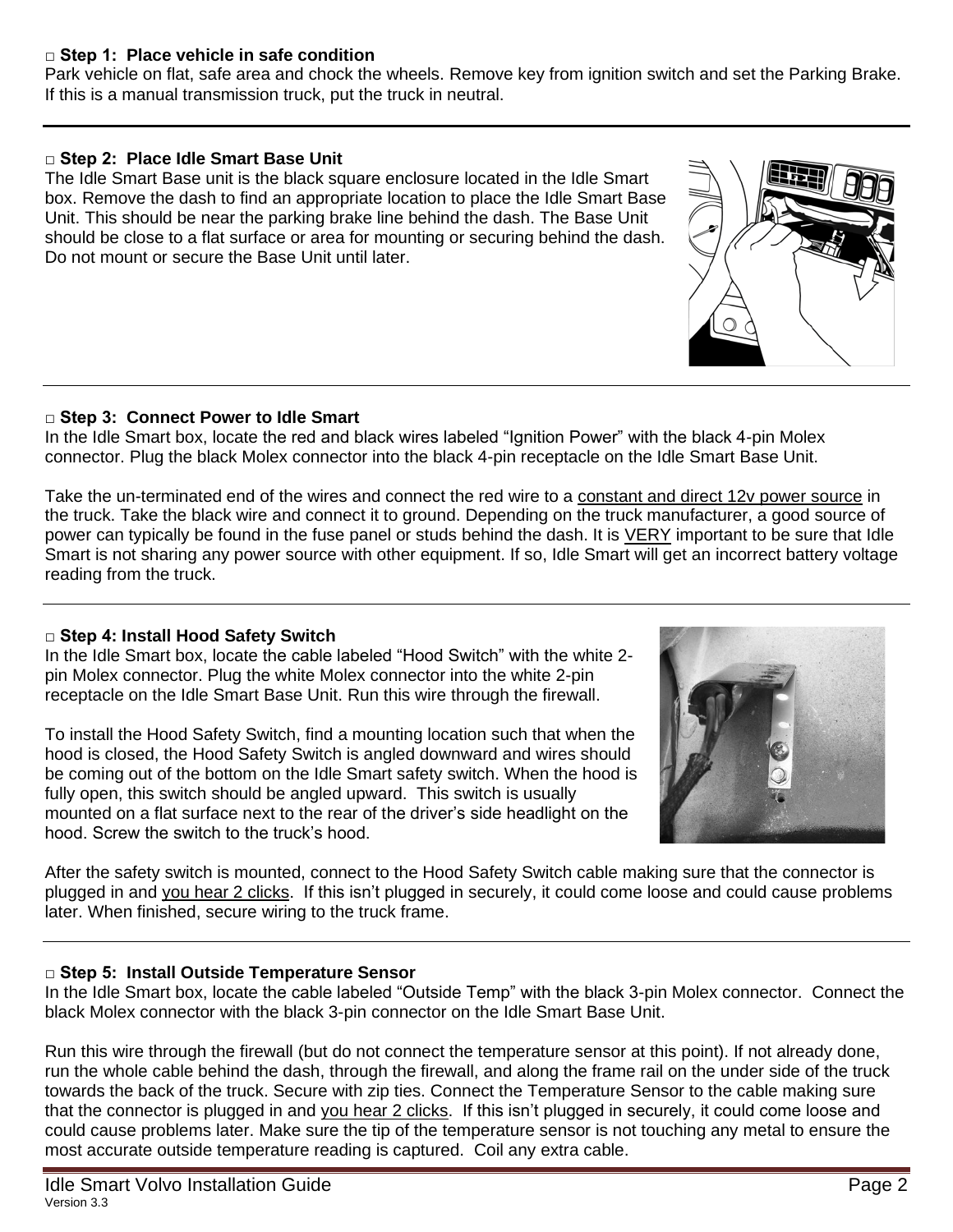# **□ Step 6: Install Neutral Safety Switch**

*Manual Transmission:* In the Idle Smart box, locate the cable labeled "Neutral Switch" with the black 2-pin Molex connector. Plug the black Molex connector into the black 2-pin receptacle on the Idle Smart Base Unit.

Run this cable through the back and bottom of the dash and through the gearshift boot cover. Locate the Neutral Safety Switch plug on top of the transmission housing. This plug position varies with transmission manufacturer but the transmission will say "Neutral Switch" at the correct plug location. Remove the transmission plug and replace it with the provided Idle Smart Neutral Safety Switch. In most cases, both



metric and standard threaded switches are provided by Idle Smart to accommodate the installation on various transmissions. Connect the cable to the safety switch.

*iShift Transmission:* In the Idle Smart box, locate the jumper connector with the black 2-pin Molex connector. Plug the black Molex connector into the black 2-pin receptacle on the Idle Smart Base Unit.

#### **□ Step 7: Install the Idle Smart Ignition Plug**

*Process to Connect to the Truck's Ignition:*

#### **Step 1: Run the Ignition Wire**

In the Idle Smart box, locate the cable labeled "Ignition Switch" with the white 6-pin Molex connector. Plug the white Molex connector into the white 6-pin receptacle on the Idle Smart Base Unit. Run the wire behind the dash towards the ignition switch.

#### **Step 2: Install the Volvo Ignition Plug**

#### **Connect Ignition Plug**

Remove the plastic steering column and pull the black plastic Volvo ignition receptacle from the Volvo ignition switch. Slide Idle Smart's ignition plug through the terminals on the Volvo ignition switch. Be sure that the Idle Smart ignition plug is pressed firmly and evenly on the Ignition switch with the 4 wires and connector on the left side of the ignition switch.

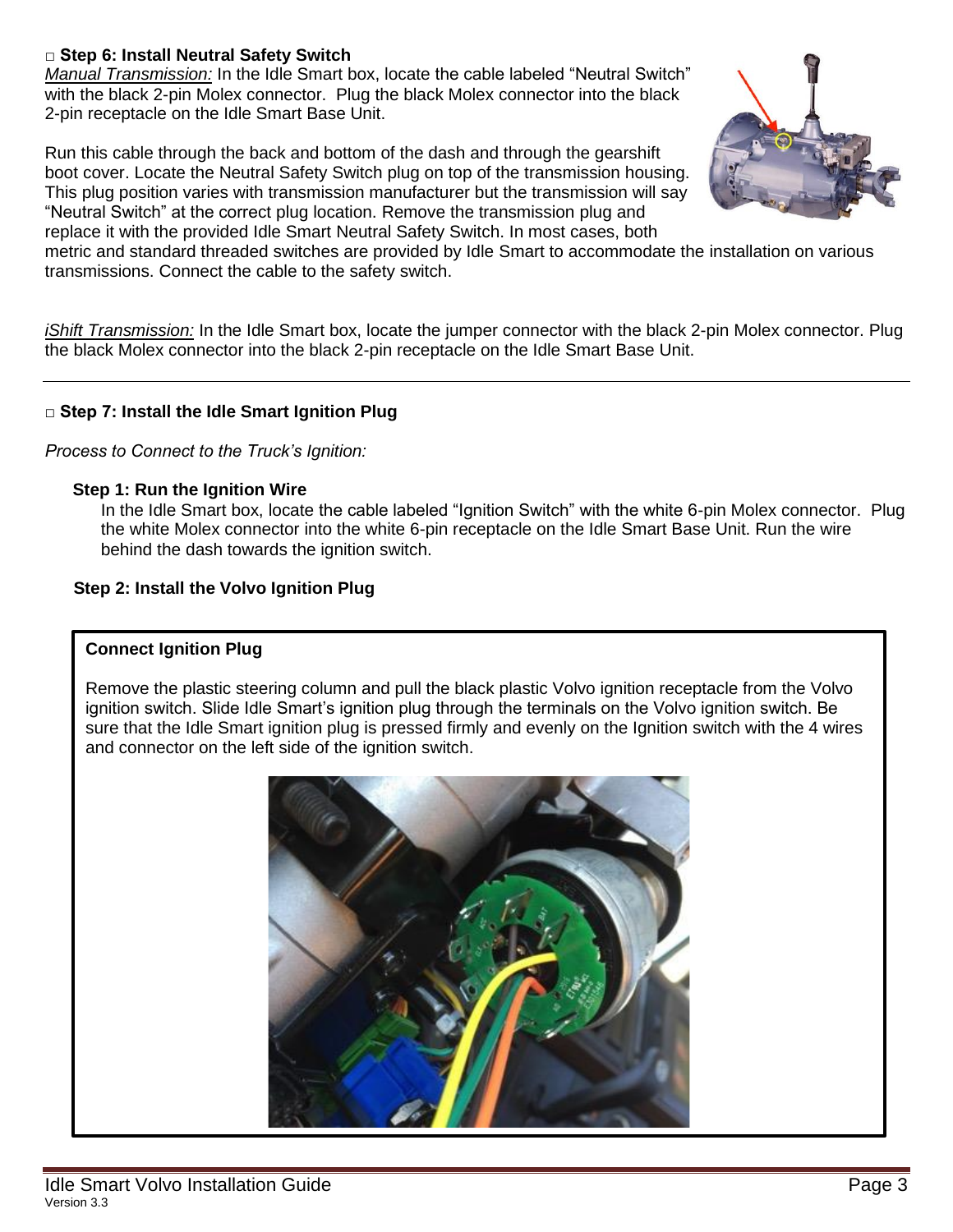# **Drill Hole in Receptacle**

On the black ignition Volvo receptacle, drill a hole in the center circular area between all the harness wires. This hole should be large enough to fit the 4-pin Molex connector through from the Idle Smart ignition plug. Note: drilling a hole in this plastic plug has been approved by Volvo and does not void any warranties.



#### **Run Ignition Plug Wires**

Place the Idle Smart white 4-pin Molex connector through the hole in the middle of the Volvo ignition plug receptacle. Plug the Idle Smart ignition plug connector into the Idle Smart ignition harness that is connected to the Idle Smart base unit. Secure the Idle Smart harness to the existing Volvo harness to ensure tilting or rotating of the steering wheel does not damage the Idle Smart wires.



#### **Step 3: Complete Installation**

Plug the Volvo plastic ignition receptacle back into the Volvo ignition plug. The installation should now be complete. The ignition plug should fit exactly as it was before Idle Smart was installed. Put the steering column back and continue to the next steps on the installation guide.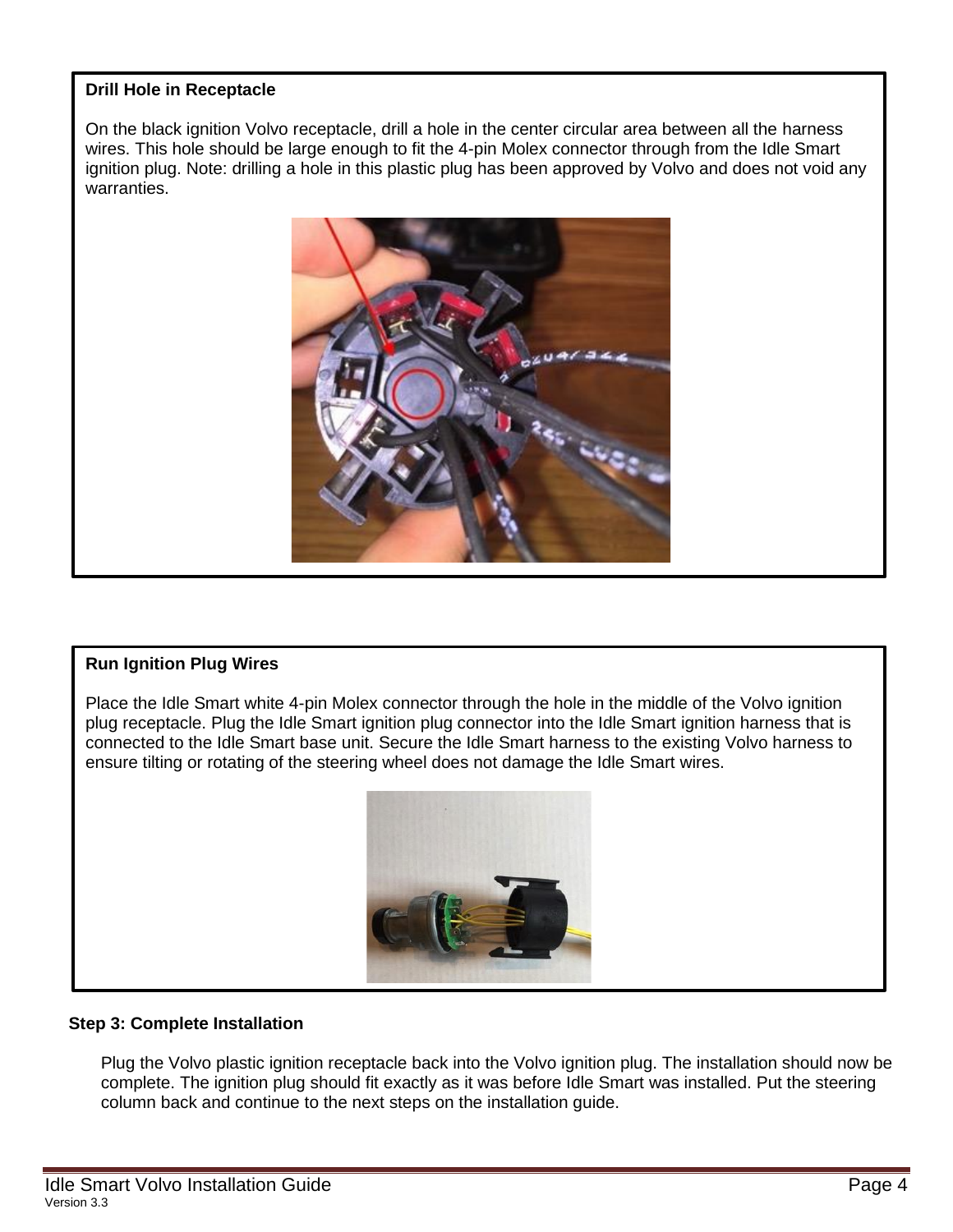# **□ Step 8: Connect to the Truck's DL1J1939 Connector**

In the Idle Smart box, locate the cable with a 2-pin Amphenol connector and the white 4-pin Molex connector. Begin close to the trucks DL1J1939 female receptacle and run the cable behind the dash to connect the white Molex connector to the white 4-pin receptacle on the Idle Smart Base Unit.

Insert Idle Smart's 2-pin Amphenol connector into the DL1 receptacle and secure excessive cable neatly behind the dash

#### **□ Step 9: Install Interior Temperature Sensor (optional)**

In the Idle Smart box, locate the cable labeled "Cabin Temp" with the white 3-pin Molex connector. Connect the white Molex connector with the white 3-pin receptacle on the Idle Smart Base Unit.

Run the wiring behind the dash along the floorboards on the driver side and back to the bunk area of the truck (but do not connect the temperature sensor at this point). Run the cable behind or beneath the bunk closet to the bunk air controls. The sensor can be placed anywhere but it is recommended that it be close to the driver's bunk controls so that it measures the most appropriate temperature. Connect the Temperature Sensor to the cable making sure that the connector is plugged in and you hear 2 clicks. If this isn't plugged in securely, it could come loose and could cause problems later.

*Day Cabs:* In most day cab solutions, the inside temperature sensor is not needed and will not be included in the Idle Smart kit. If the inside temperature sensor is not included, ignore this step.

#### **□ Step 10: Install Mechanical Kill Switch**

In the Idle Smart box, locate the cable with the white 1x4 pin Molex connector with the physical on/off switch on the end of the cable.

Mount the physical on/off switch on the dash of the truck close to the diagnostic port but in a location that is accessible by a driver and a technician. Sometimes fleets provide an easier access for drivers by installing this on the dashboard of the truck. This will be a preference for each fleet. When you determine the location, drill a .79" diameter mounting hole and run the 1x4 white Molex connector through the mounting hole. Snap into place the on/off switch and then attach the 1"x1" Idle Smart sticker next to the switch.

Run the wiring behind the dash towards the diagnostic connection in the truck. Connect the white Molex connector with the white 1x4 pin receptacle on the Idle Smart Base Unit.

#### **□ Step 11: Mount Idle Smart Tablet (Optional)**

In the Idle Smart box, locate the 15ft USB cable and plug the male end into the USB female receptacle on the Idle Smart Base Unit. Run the USB cable behind the dash along the floorboards on the driver side and back to the bunk area of the truck. Connect the 3ft USB cable to the female end of the 15ft USB cable. Run the cables behind or beneath the bunk closet to the bunk air controls.

In the Idle Smart box, locate the black metal bracket with 4 screws. Locate a suitable flat, vertical surface for mounting the Idle Smart mounting plate. This can be placed anywhere that is convenient for the driver, but it is recommended that it be close to the driver's bunk controls.

In the Idle Smart box, locate the Idle Smart tablet. Put the tablet on the wall and secure it with the mounting bracket. Screw in the mounting bracket to the plastic on the truck with the screw holes holding the tablet in place. The screw holes with a largest distance in between the holes should be located at the bottom of the bracket. Plug the 3ft USB cable into the Idle Smart tablet.

*Day Cabs:* In most day cab solutions, the tablet is not needed and will not be included in the Idle Smart kit. If the tablet is not included, ignore this step.